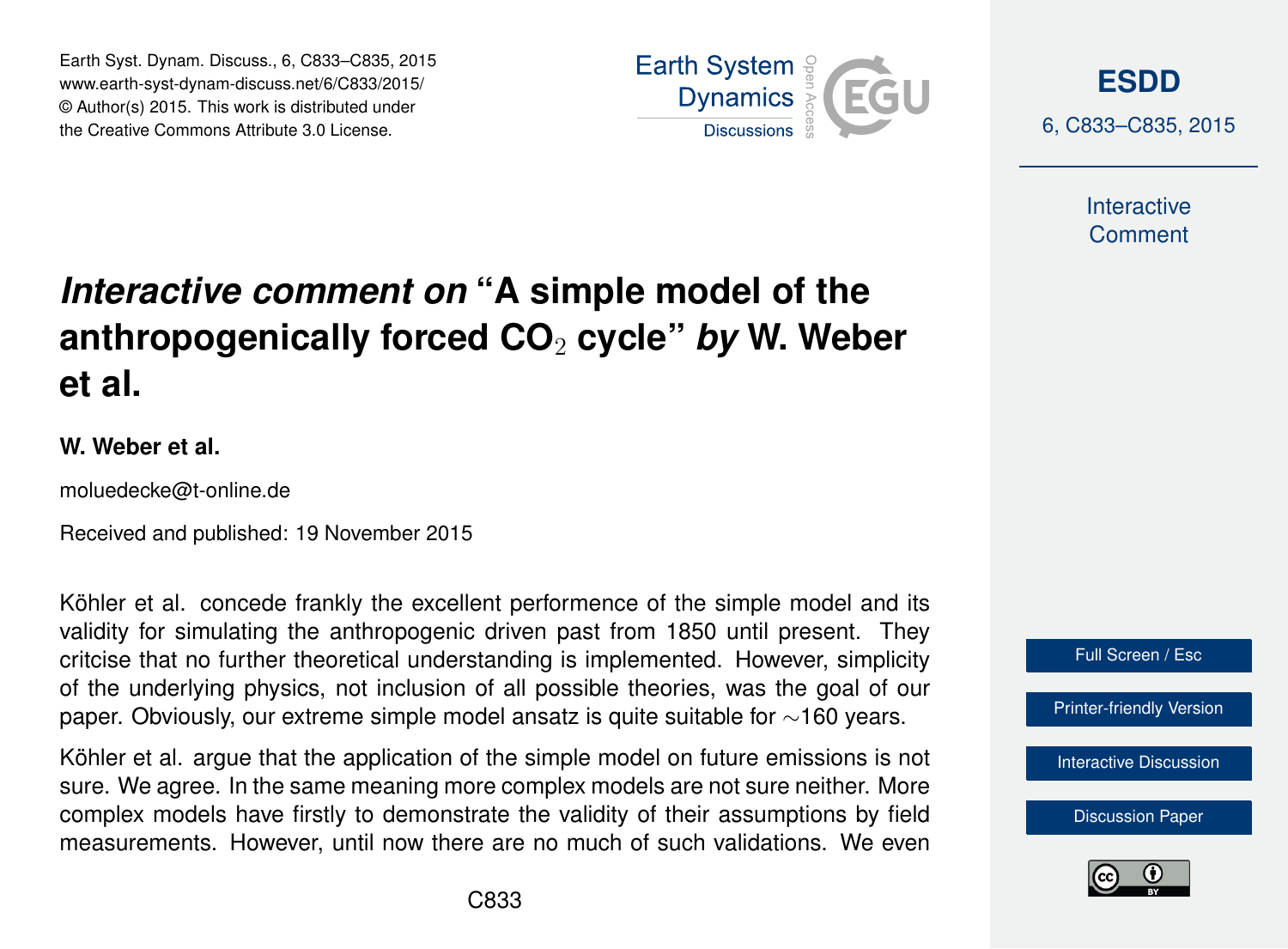did not find in the literature any complex model and its comparison with the CDIAC measurements from 1850 until present, completed by a future model projection for CO2 emission scenarios.

Köhler et al. emphasise the importance of the Revelle factor which is not considered in our model. We think Revelle is a good example to clear the point. Until present the Revell effect has not been secured by measurements (Gloor et al. 2010). We do not doubt that the ocean chemistry is well understood and the Revell factor R correctly calculated. However, we doubt that all other possible contributions of the real nature which can attenuate or even invalidate the Revelle effect are known and understood As an example, better knowledge about the deep oceanic currents and their mixing with the oceanic surface layers is not satisfying. We believe it questionable to extrapolate pH-measurements of the Weddell Sea to a global effect of all oceans on Earth as did Hauck et al. (2010). The Revelle problem is only theoretically. Our paper was not intended to take sides for any theory about the Revelle effect.

In the common understanding of physics, a physically reasonable model of good agreement with the measurements allows to extrapolate the model. If a CO2 cycle model gives excellent results over ∼160 years, it can be expected that it gives also reliable answers for the nearer future. How long this agreement will last can not be decided. There is no doubt that nature is in general not linear. However, the anthropogenically forced CO2 cycle seems to be an exeption, at least over ∼160 years. When and how much nonlinearity will begin to change this regime is outside the scope of any reliable knowledge. Highest possible model complexity is not the guarantee for a correct answer – only field measurements. We think that the emphasis of future climate physics should be lie on measurements and less on models. The ARGO project is a good beginning of that.

If we would have not sufficiently emphasised that our results of future emission scenarios are based on an approximation of future linearity we can correct this in the final version.

## **[ESDD](http://www.earth-syst-dynam-discuss.net)**

6, C833–C835, 2015

Interactive **Comment** 

Full Screen / Esc

[Printer-friendly Version](http://www.earth-syst-dynam-discuss.net/6/C833/2015/esdd-6-C833-2015-print.pdf)

[Interactive Discussion](http://www.earth-syst-dynam-discuss.net/6/2043/2015/esdd-6-2043-2015-discussion.html)

[Discussion Paper](http://www.earth-syst-dynam-discuss.net/6/2043/2015/esdd-6-2043-2015.pdf)